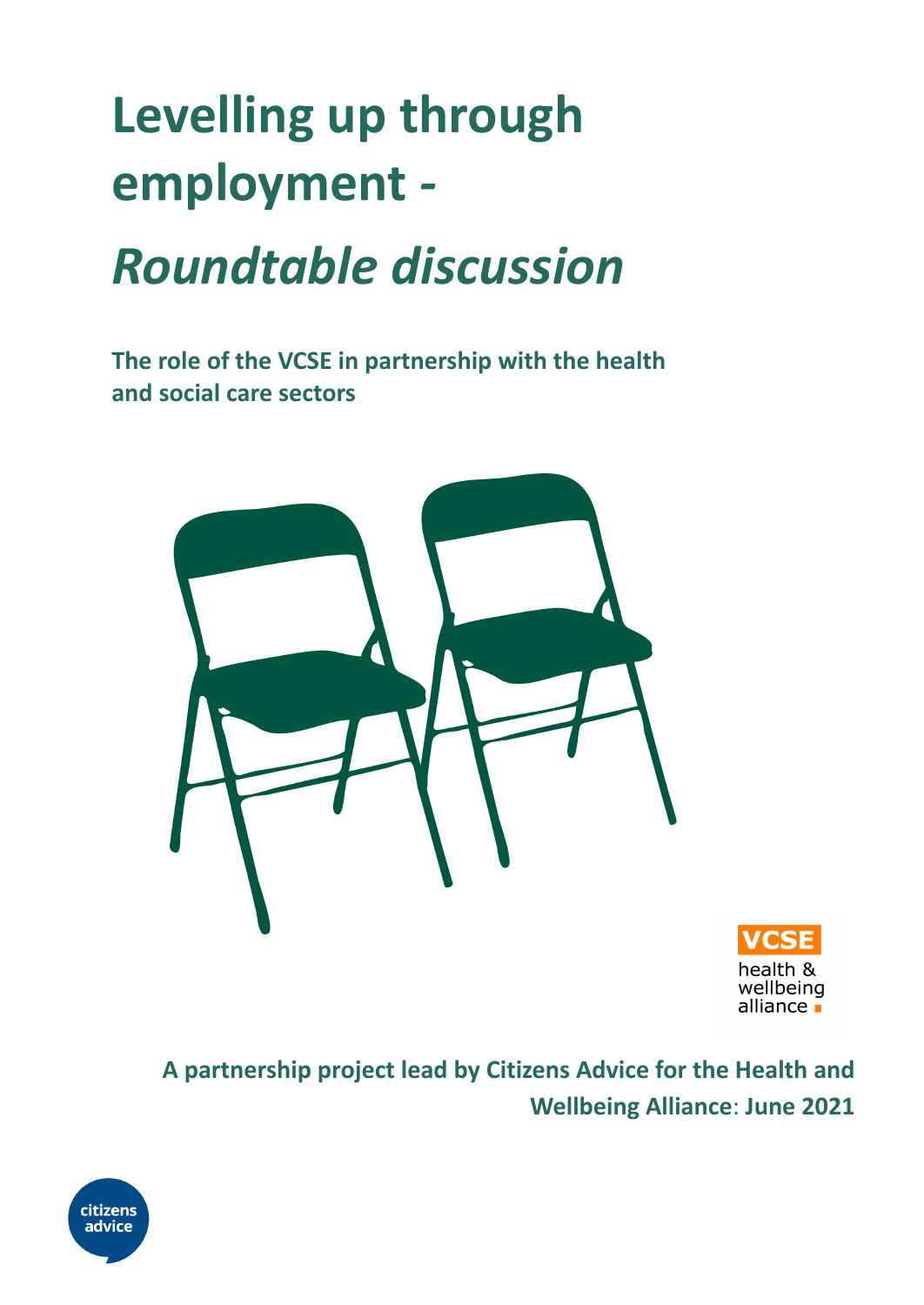#### **Introduction**

The roundtable event was held to review the findings of the 'Levelling up through employment' report. We invited participants (see list in Appendix 1) with expertise and experience in both the Voluntary, Community and Social Enterprise (VCSE) sector and health and social care. Attendees came from NHS England and NHS Improvement, Public Health England, Department of Health and Social Care, and VCSE members from the Health and Wellbeing Alliance. Attendees had access to the full report in advance of the meeting, which was structured to discuss the report's headline findings and two of its case studies. Discussion points covered barriers to levelling up as well as how the VCSE and health and care sectors can work collaboratively within their regions to ensure people are able to find good work.

# **Roundtable Structure**

The roundtable was chaired by Mark Davison, Citizens Advice's Senior Business Development Strategic Lead. Melissa Hatch, one of the report's authors, explained the context and gave an overview of the methodology. Two case study overviews were presented by local researchers Angela Gill and Gary Moorcraft, researchers for Gosport and Walsall respectively. Annika Hjelmskog, Project Sponsor representative from Public Health England gave an overview of the thematic findings.

After the four presentations, participants were asked to consider:

- whether the findings resonated with them
- whether there were any particular themes or issues that participants felt had not been identified by research collaborators but were common amongst their service user/client group
- whether there were any opportunities to embed or test any of the findings discussed at the round table.

# **Summary of discussion**

#### *Collaboration*

The attendees broadly agreed with the findings of the report. Key issues resonated, such as the short-term nature of funding to the VCSE from the health and social care sector "*to the point it's becoming a cliche*", and highlighted the difficulties this creates around employing and retaining quality staff.

Effective collaboration between the VCSE and the health and social care system was also an issue that a number of participants related to. One participant gave an example of how they had built a strong cross-sector collaboration during the pandemic to obtain better outcomes for the people they support. However, given the ongoing pressures of the pandemic, they expressed concern in response to evidence presented by a local researcher. In their case study area, a collaboration that had formed during the pandemic between the VCSE and health sector partners was showing signs of returning to previous ways of working, and barriers to collaboration were developing again.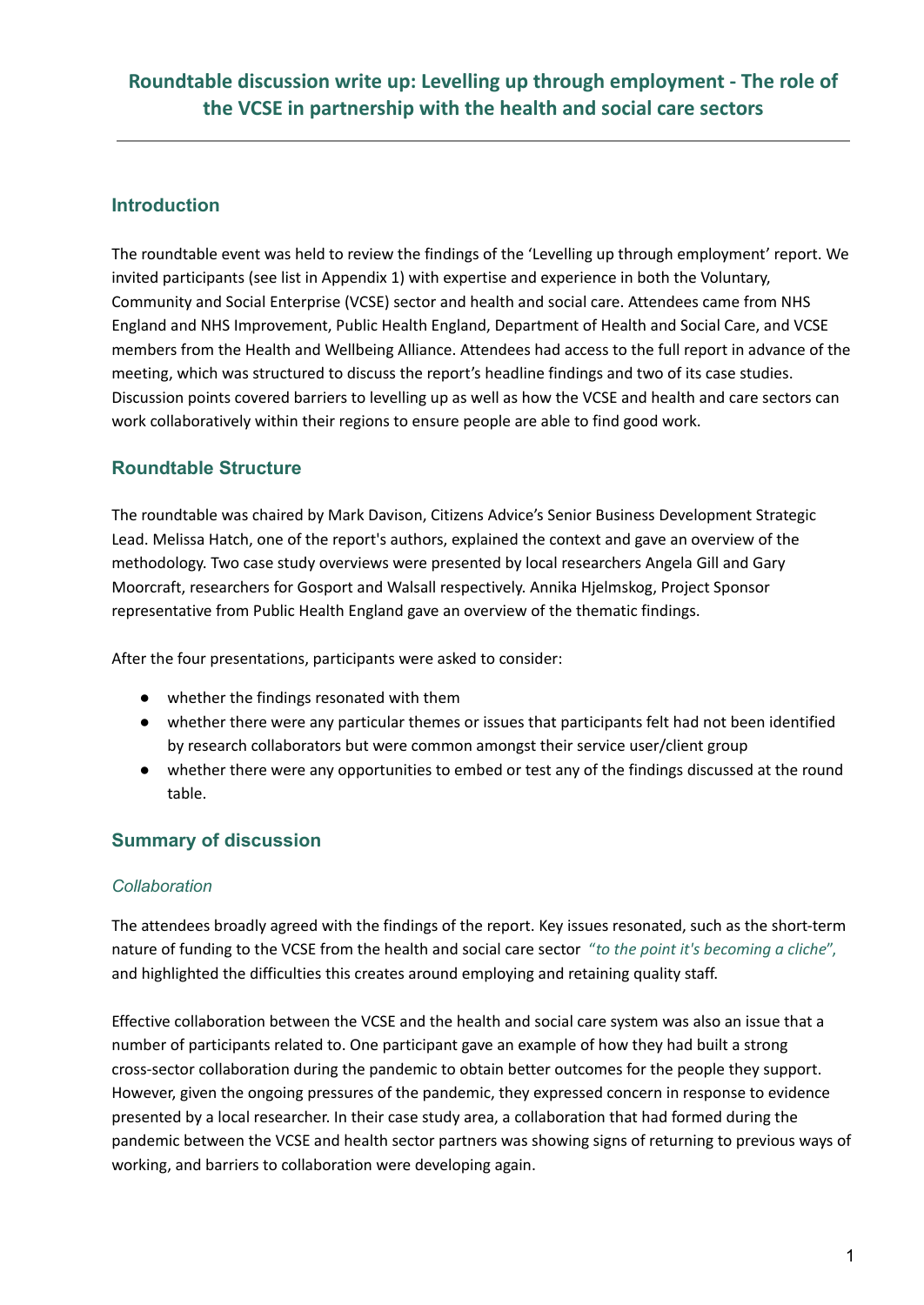Participants were familiar with the challenges of VCSE collaboration with the health sector and local government. These reflected common themes within their networks and participants were hopeful that some of the positive changes created during the pandemic will be sustained throughout recovery. One attendee reflected:

#### *"We did some research talking to community businesses about the experience working with statutory sector* partners in both health and local government and just the reflection that they were able to forge new partnerships at pace came through really strongly.....We have also heard from others that there is a bit of *backsliding to older ways of doing things".*

There was some consensus that some of the new ways of working had led to a greater voice for the VCSE within their cross-sector collaborations, and that there could be some lasting legacy around VCSE and system collaboration. This stresses the need to really build on and preserve existing collaborative strengths, and new, innovative ways of working that have sprung from the necessity of the pandemic.

#### *Role of Health and Social Care within levelling up*

Attendees were asked:

- whether the topic of levelling up was on the agenda for health and social care systems
- whether they recognised the role of the voluntary sector in supporting employment
- whether the NHS was invested in getting people into employment across both NHS and non-NHS employers.

In response, a representative from NHS England and NHS Improvement spoke in length about their VCSE Leadership Programme. The programme supports the development of diverse and inclusive VCSE partnerships and networks at both individual place and system level. It is intended to develop equitable, cross-system relationships to promote inclusion and reduce health inequalities. Every integrated care system (ICS) will be offered funding and resources to create VCSE alliances, or support to develop existing partnerships. There are also resources on the FutureNHS collaboration platform. In existing partnerships,

#### *"a really good example of people working together for system transformation and in response to employment is in Cheshire and Merseyside. They have done some really good work…..where they're working with their local Enterprise partnership as well".*

Participants agreed that this was a positive step for building on existing support for collaborations. Suggestions that alliances will be allowed to develop in ways that respond to their context, and will support the best outcomes for their communities, were well received. This was viewed more positively than previous experiences which were criticised for being too prescriptive, suggesting a welcome culture shift. One participant observed the report's suggestion that city regions seemed to be more coordinated in terms of their voluntary sector partnerships, and it would be good to exploit the existing structures in place with local authorities to draw together community, services and civic infrastructure.

ection and price of the vietor and pace, anchoring in what the voluntary sector can bring, both as a mechanism for growing people to be able to engage in work...as well as shaping opportunities that are there, so you get a *place-based approach".*

#### *Devolution and local autonomy*

The local researcher for Knowsley explained how devolution has improved collaboration with the VCSE sector. Although there can be some disconnect between the local VCSE infrastructure organisations and local decision-makers, the positives of devolution far outweigh the negatives. Several participants were concerned that the devolution white paper had been repeatedly delayed and believe it is likely to be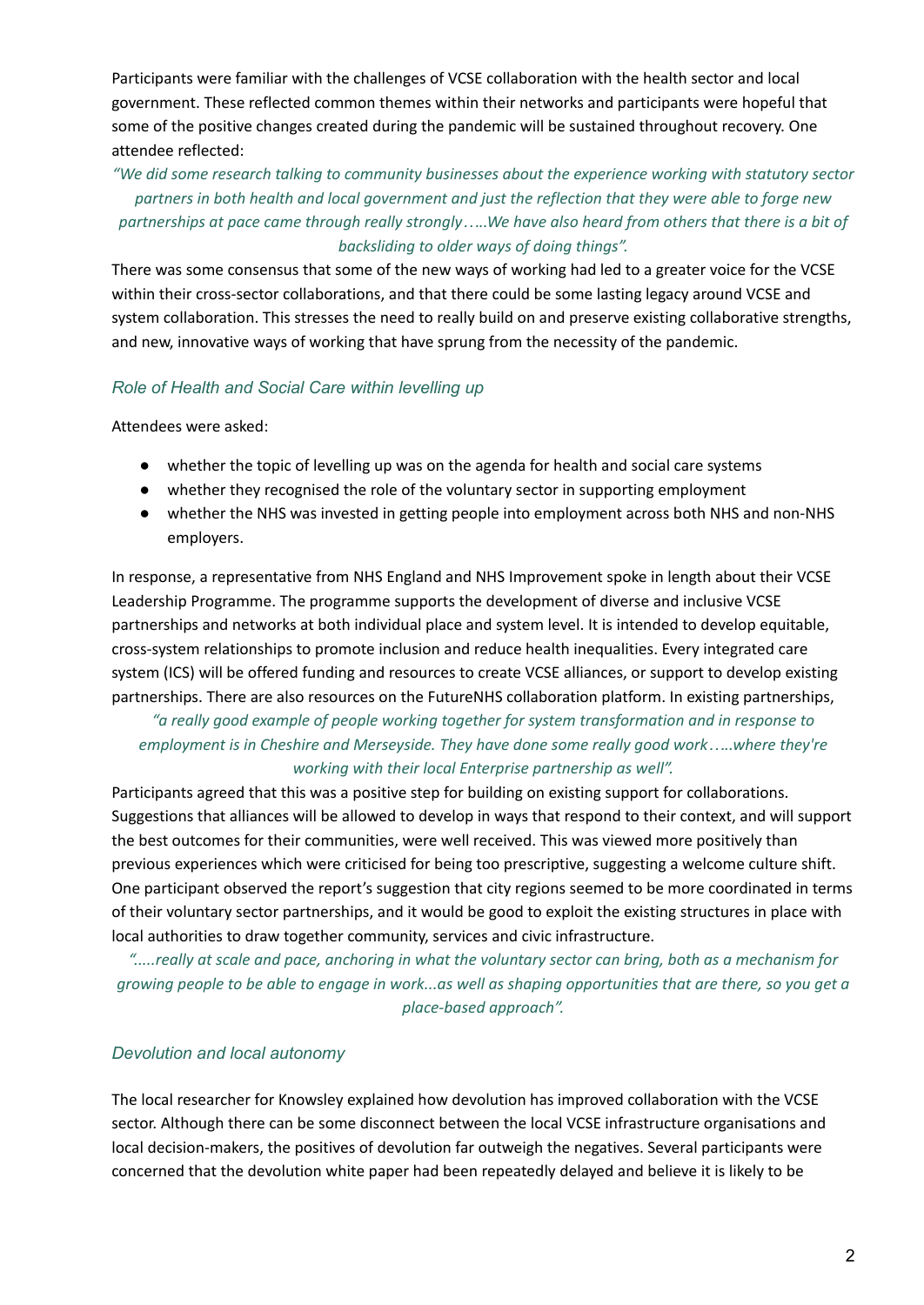subsumed into the 'Levelling up white paper' which is due to be published later in 2021. The group discussed the risks that a watered-down local autonomy (in terms of governance) would pose:

- fewer opportunities/more barriers for the VCSE to influence and collaborate at a local strategic level
- a real challenge for the VCSE in terms of empowerment:

*"The way that this government is thinking about levelling up from my perspective it should involve a power at the centre of it, thinking about ways that places which have been left behind can* exercise powers to change....I really think how the government is thinking about levelling up is very *different and very far from that conception".*

The different possible levelling up funding streams were highlighted, and specific concerns were raised around the UK Shared Prosperity Fund. Participants expressed the need to have a certain amount of funding ring-fenced for the VCSE, which should be community-controlled. A risk was identified that control of the fund may be too centralised, and participants questioned whether this investment will really get to the left behind areas in the right way. Lobbying the government before the release of this Shared Prosperity Fund was suggested as a way to influence the process, and keep the role and potential of the VCSE sector prominent.

#### *VCSE Recovery*

There was some concern from participants about how the pandemic had negatively impacted some parts of the VCSE sector. Attendees questioned whether these organisations will be able to recover to pre-pandemic levels and whether this will have an impact on the possibility to level up. Participants also highlighted the need to ensure some of the smaller VCSE organisations do not get left behind. Larger, more established organisations may have the resources to engage at a more strategic level. It's important that the VCSE infrastructure organisations who are working with ICS leadership, are able to represent the whole VCSE in their region, and can advocate for and mobilise even the smallest of services, to ensure widespread influence. Another participant echoed this, using a supporting example of a term coined by the National Lottery Community Fund, naming a funding stream for larger organisations that "were more able to play". This top-level funding, however, was intended to support the smaller VCSE organisations, and participants suggested something similar could be encouraged or adopted as part of leadership programmes within ICSs.

# *DWP and good work*

The lack of DWP presence in the report was questioned, and a local researcher clarified that although a request for a research interview had been granted via their jobcentre, it was too far past the deadline for inclusion. Another participant shared their experience of working with the DWP as being a difficult organisation to communicate with but acknowledged the fundamental role they play in helping people access work, and the importance of their collaboration with the rest of the system. One participant felt that DWP saw the VCSE as more of a provider of services than a strategic partner. This needed to change to include the VCSE at a more strategic level, so they can influence the design as well as delivery of services.

The group recognised that making employment inclusive and accessible is a really challenging area to get right, but felt it was crucial that systems: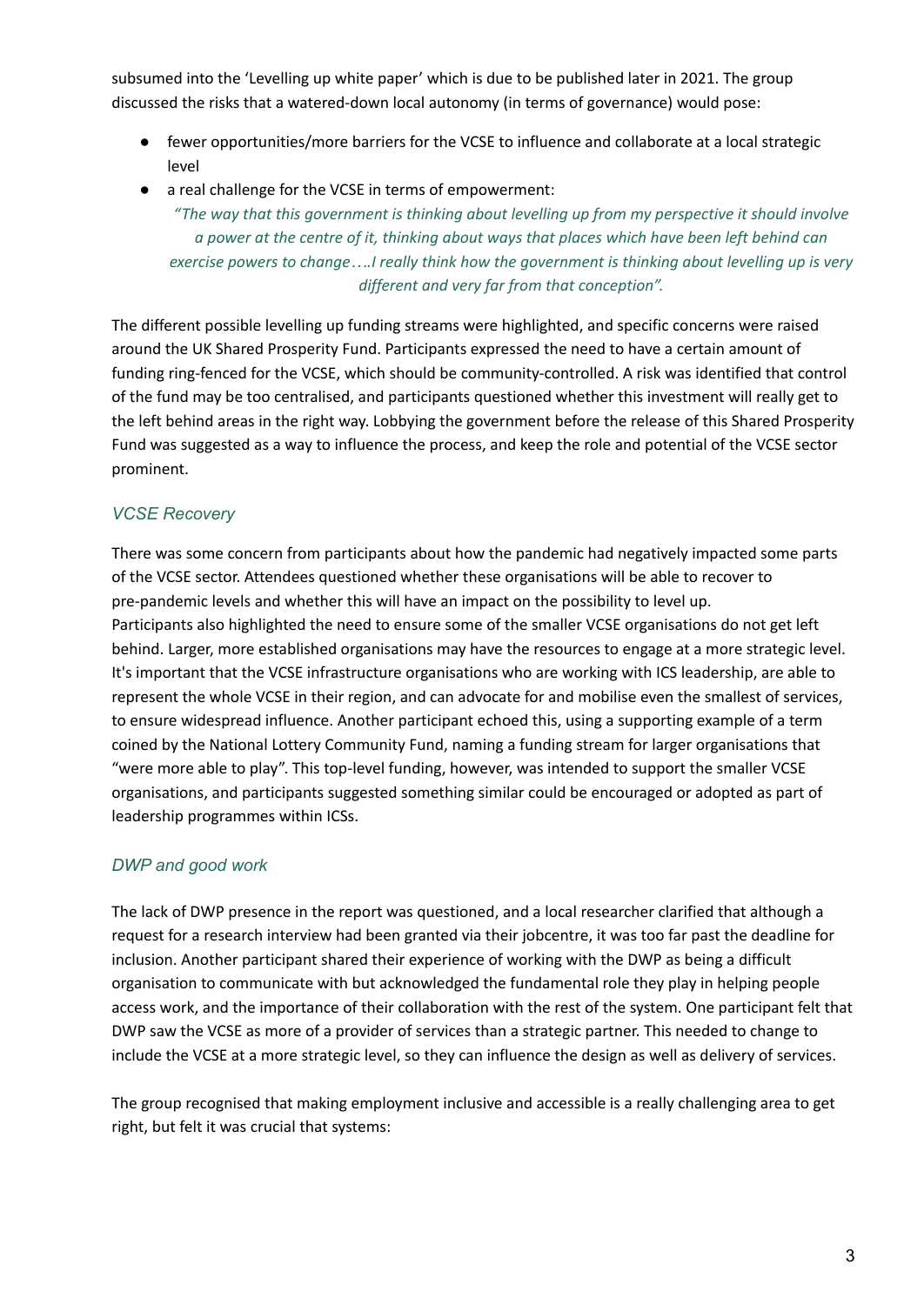# *"keep front and centre of strategic mindsets, the joint benefits economically and for health and wellbeing, providing good work and removing barriers to individuals and communities to access these opportunities has on individuals and communities".*

For levelling up, attendees highlighted the additional benefits that will come from making access to employment more accessible and equitable for all. In the aftermath of the pandemic, anticipating high levels of redundancies becomes even more important. People who have faced existing and long-term barriers to good work will have the additional barrier of applying for work in a jobs market that will be highly competitive, and likely with high numbers of other recently unemployed jobseekers, who are much closer to employment.

#### *Local economy and health and social care*

One participant gave an example of how their local NHS/CCG are not present in shaping or improving their local economy. Their local councillors might engage with NHS representatives about plans for the local hospital or access to healthcare services, but observed little engagement in terms of the local economy. This highlights that in multiple sectors, the role of the NHS and care sector is not fully prominent in relation to employment and levelling up;

#### *"...when people are thinking about economic recovery, people don't necessarily see the health and care sector as a growth sector that's going to help with recovery"*

Participants agreed that a key recommendation of this report is that the NHS needs to be part of these economic discussions. One participant from the health sector commented:

"I think there's a real need for that cultural change, and I'm hoping or slightly optimistic that one of the four *roles of the ICS is around social-economic development. There's a kind of chance now to think about* whether it's the NHS as an employer or how the NHS influence and support an inclusive economy and wider *employment opportunities as well as the wide range of economic and environmental issues, so now is the time and I think that is a really strong recommendation."*

The discussion also covered the role of the VCSE sector as a partner to ICSs, agreeing that both the VCSE and the NHS have an important role in not just health, but employment. As a sector, the VCSE needs to be thinking about how they are providing good work tackling health inequalities and improving diversity and inclusion. It was acknowledged there will be a challenge for all sectors involved but the NHS has started work in this area as there is currently ongoing work to highlight the employment element of the role of the NHS as an anchor institution and in workforce supply. One of the participants suggested that;

#### "we will not understand how the pandemic has really affected people until we are well into recovery and those who have seen a change in their mental and physical health may not be able to return to work".

There was a suggestion that there may be a crucial opportunity for the VCSE and health sectors to think strategically and jointly about meeting the challenge of potential employment shortages in their local areas. To support people who aren't quite ready for work, the VCSE can offer some targeted efforts in terms of skills, volunteering and coaching, to get local populations ready for upcoming health and social care sector jobs. Alongside existing high levels of vacancies in the health and care sector, more jobs are potentially going to be created as levelling up investment comes into those areas.

#### *Social Value*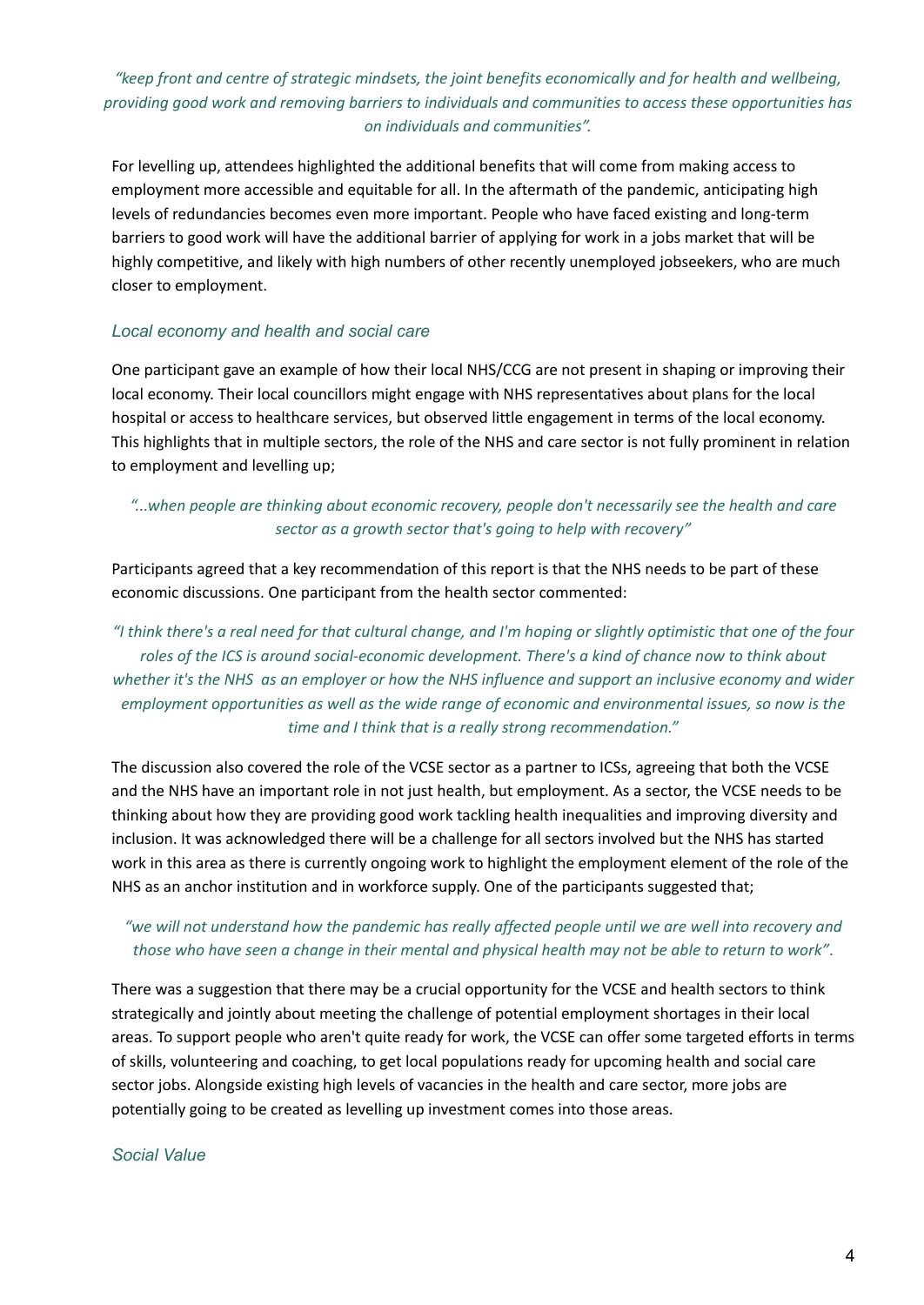In terms of recognising and encouraging social value, which participants agreed is important as;

#### *"there could be another way of weighting recruitment and employment decisions and sharing whatever benefits we may be able to generate from this pandemic fairly".*

There was a suggestion of more focus on social value over the next year, as the NHS will be mandating a minimum of 10% social value in procurement. With procurement comes jobs, which leads to employment, which fills the supply chain, which supports levelling up, and so on. Social value is also going to be embedded in commissioning, so it is important the VCSE is ready not only to be a strategic partner but are also working towards delivering this value themselves. One participant welcomed the news regarding this mandate, as clearly defining what social value means has been really difficult. Every commissioner and every organisation has a slightly different understanding.

#### *Good work practices*

Lancashire and South Cumbria ICS was highlighted as an example of good practice for the NHS working in place-based partnerships. Along with other good examples, this could be collated and showcased by NHS employers. There was however, an agreement that this good practice was not yet systemic, and the role of the ICSs really needs to be harnessed and embedded in social and economic development. There was a suggestion that Public Sector bodies should embed good work charter thinking, and the [Manchester](https://www.greatermanchester-ca.gov.uk/what-we-do/economy/greater-manchester-good-employment-charter/) Good Work [Charter](https://www.greatermanchester-ca.gov.uk/what-we-do/economy/greater-manchester-good-employment-charter/) was cited as a good example of this. When the public sector is procuring services, they have the power to ensure that the jobs generated through their contracts, via their providers, are of good quality, and beneficial for the health of their staff.

# **Reflections from the discussion**

The Chair's summary suggested that the conversation had given participants the opportunity to talk about some of the issues the report had highlighted, and how important the role of the VCSE might be in the post-Covid recovery agenda. There was also an opportunity to highlight and think about ways good practice can be implemented. Participants felt there was an opportunity to discuss some of the issues that the report focused on, but acknowledged that some prominent issues, such as regional infrastructure, were beyond the scope of action for those involved on the call, and in these particular sectors. For example, the issue of accessible, equitable and affordable transport. It was valuable, however, to hear insights from the local researcher in Gosport, who talked about their specific geography and context, and the impact that has on people's ability to access good work and 'level up'. When participants discussed the areas over which they have some influence, there were some optimistic ideas and willingness to take them forward.

# **Summary of Roundtable recommendations for policy and practice**

- Both **VCSE and health and social care partners** need to continue to strengthen relationships, collaboration and new ways of working which were set up at pace during the early stages of the pandemic. To support this, VCSE and health and social care partners need to ensure **collaborations are on equal footing** so compacts and partnership agreements would be a good start.
- Another piece of work to collate good practice around forming strong outcome-focused collaborations could be completed by finding and analysing good examples of these strong partnerships between **VCSE organisations and health and social care providers,** local government etc to **discover what makes the partnerships work well and share this learning**.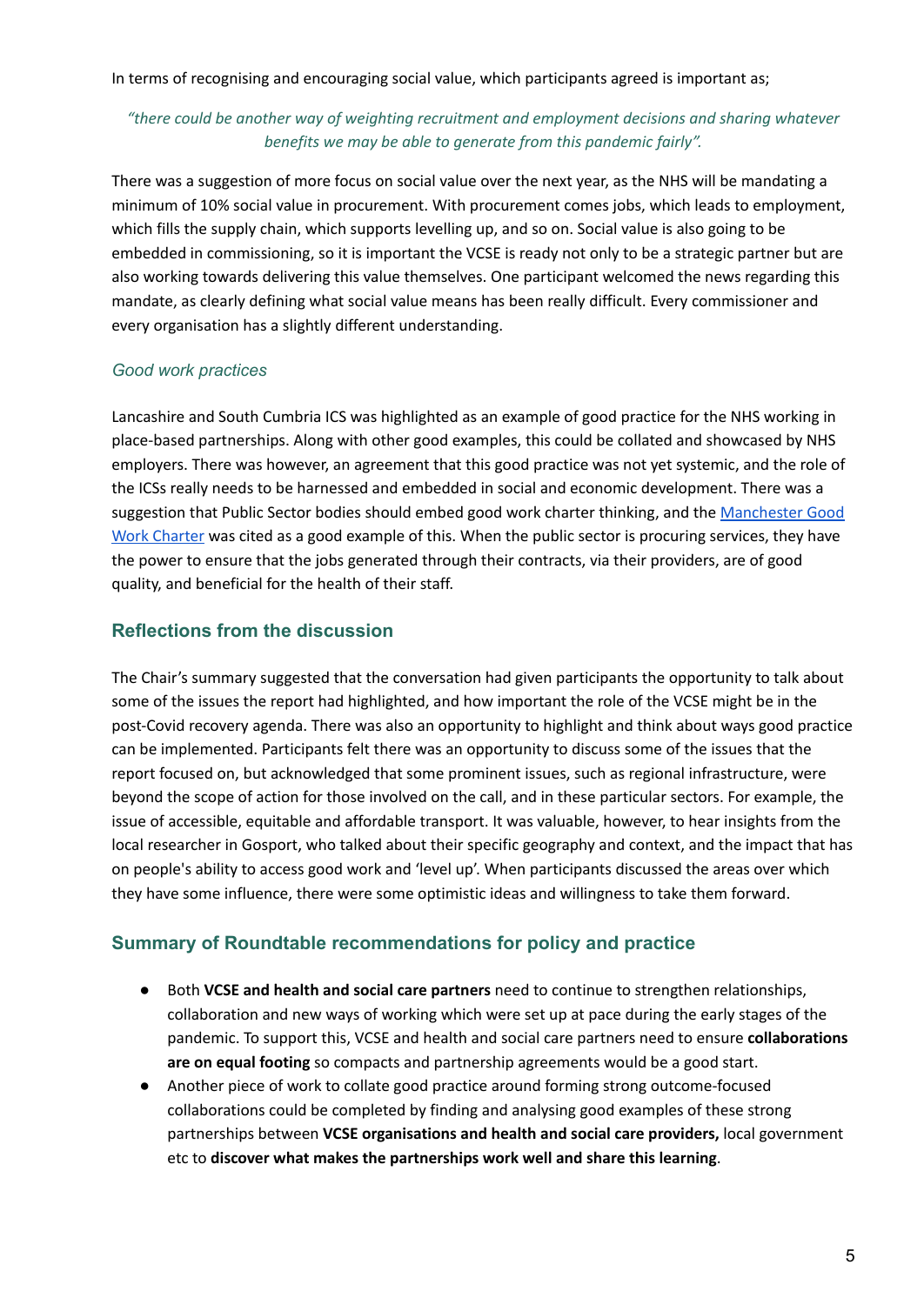- Devolution was a positive step in terms of more local autonomy. This may have led to fewer barriers for local government to involve the VCSE as equal and crucial partners in strategic planning, decision-making, service design, delivery and evaluation. It is essential that **levelling up supports the VCSE to work alongside local government** to build back better.
- **Funding available for levelling up also needs to be ring-fenced to tackle socio-economic issues** alongside infrastructure. This funding should be influenced by community needs and led at a place-based level.
- **Government departments** involved in supporting people in work need to **make it easier to collaborate with the VCSE and wider partners**. This will help to unlock those additional benefits to the individual, communities and economy which come from equitable and accessible employment.
- **Anchor institutions** need to be more involved in strategic discussions around how they can **be part of the solution to help local economies to recover post-pandemic.**
- The **VCSE** needs to **understand its role in supporting employment as good employers**. In particular, focusing on providing good work, tackling health inequalities, improving diversity and inclusion, etc.
- **Health and social care, local government and VCSE** should lead by example and set up and embed **good work charters** within their localities.